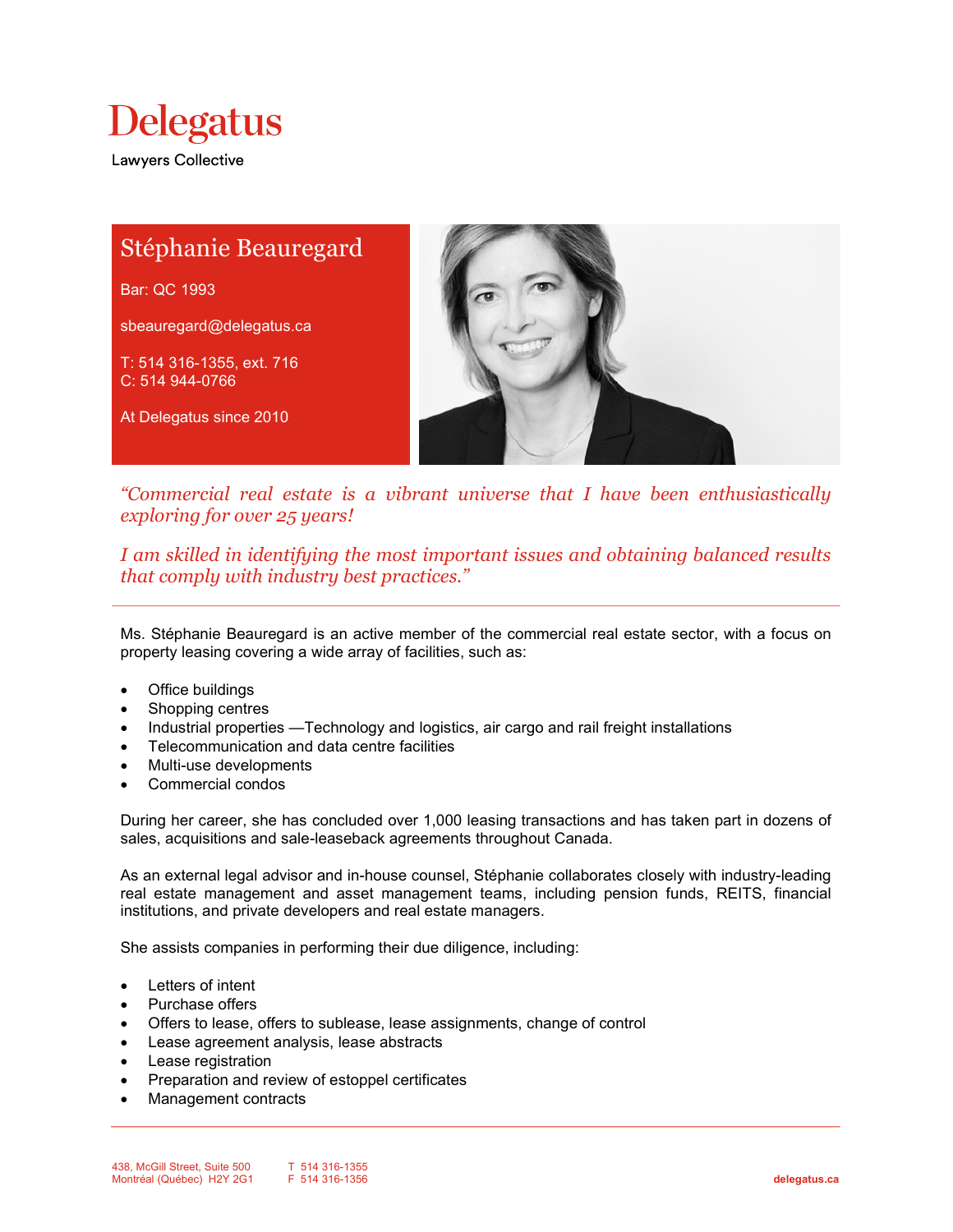She also helps clients in the resolution of landlord-tenant relations and disputes:

- Interpretation and application of contractual agreements
- Management of lease portfolios
- Additional rent adjustment
- Harmonization of exclusivity rights and permitted uses
- Exercise of renewal or termination options
- Exercise of expansion rights and rights of first refusal

# Areas of practice

Real estate

#### In-house experience

Since joining Delegatus, Stéphanie has acted as "in-house outside counsel" for various industry leaders, including real estate managers and financial institutions.

#### Experience in private practice

Before joining Delegatus, Stéphanie was an associate, then a partner at Fasken Martineau, between 2003 and 2010. She began her career in litigation at Clark & Partners, and at Lafleur Brown (now Gowlings).

#### **Education**

- LL. L., Law, University of Ottawa | 1990
- Master's degree, Legal History, Université Panthéon-Assas-Paris 2 | 1991

## Professional affiliations and community involvement

- Stéphanie has developed a vast network of collaborators in Québec and elsewhere in Canada, including major market stakeholders, owners and space users, as well as professional real estate brokers specialized in large-scale commercial transactions, architects, engineers, notaries, appraisers, etc.
- She is a member of the Urban Development Institute of Quebec (UDI).

## Award and distinctions

- Recognized in the Commercial Leasing Law category by The Best Lawyers in Canada<sup>TM</sup> Directory | since 2015
- Designated as one of the key players in the field of commercial real estate (*Incontournables de* l'immobilier commercial), by Premières en affaires | 2015